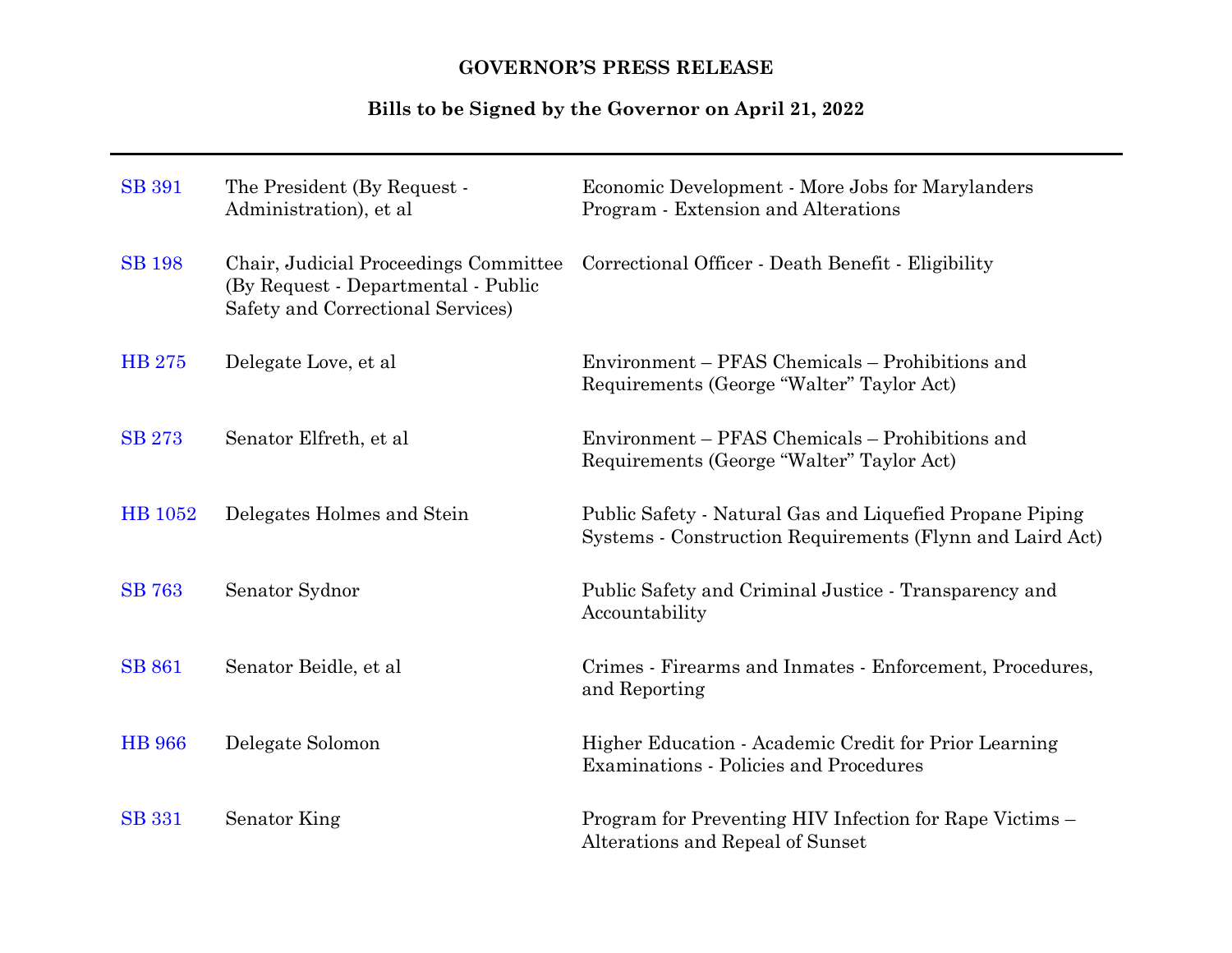| <b>HB</b> 293 | Delegate K. Young, et al.       | Behavioral Health Crisis Response Services - 9-8-8 Trust<br>Fund                                                                          |
|---------------|---------------------------------|-------------------------------------------------------------------------------------------------------------------------------------------|
| <b>SB 241</b> | Senator Augustine, et al.       | Behavioral Health Crisis Response Services - 9-8-8 Trust<br>Fund                                                                          |
| <b>HB</b> 763 | Delegates Bridges and Wells     | Correctional Officers' Retirement System - Membership                                                                                     |
| <b>HB</b> 148 | Delegate Bartlett               | Criminal Law - Stalking - Definition                                                                                                      |
| <b>SB</b> 328 | Senator Waldstreicher, et al    | Criminal Law - Stalking - Definition                                                                                                      |
| <b>SB</b> 881 | Senator Waldstreicher, et al    | Task Force to Study the Practice Known as "Swatting"                                                                                      |
| <b>HB</b> 581 | Delegate P. Young, et al        | Public Safety - Fire, Rescue, or Emergency Medical Services<br><b>Entities - Peer Support Programs</b>                                    |
| <b>SB</b> 446 | Senator Waldstreicher, et al    | Public Safety - Fire, Rescue, or Emergency Medical Services<br>Entities - Peer Support Programs                                           |
| <b>HB</b> 254 | Delegate Palakovich Carr, et al | State Highway Administration - Pedestrian and Bicyclist<br>Fatalities - Infrastructure Review (Vision Zero<br>Implementation Act of 2022) |
| <b>SB</b> 874 | Senator Waldstreicher, et al    | State Highway Administration - Pedestrian and Bicyclist<br>Fatalities - Infrastructure Review (Vision Zero<br>Implementation Act of 2022) |
| <b>HB</b> 389 | Delegate Wilson                 | Procurement - Minority Business Enterprises - Revisions                                                                                   |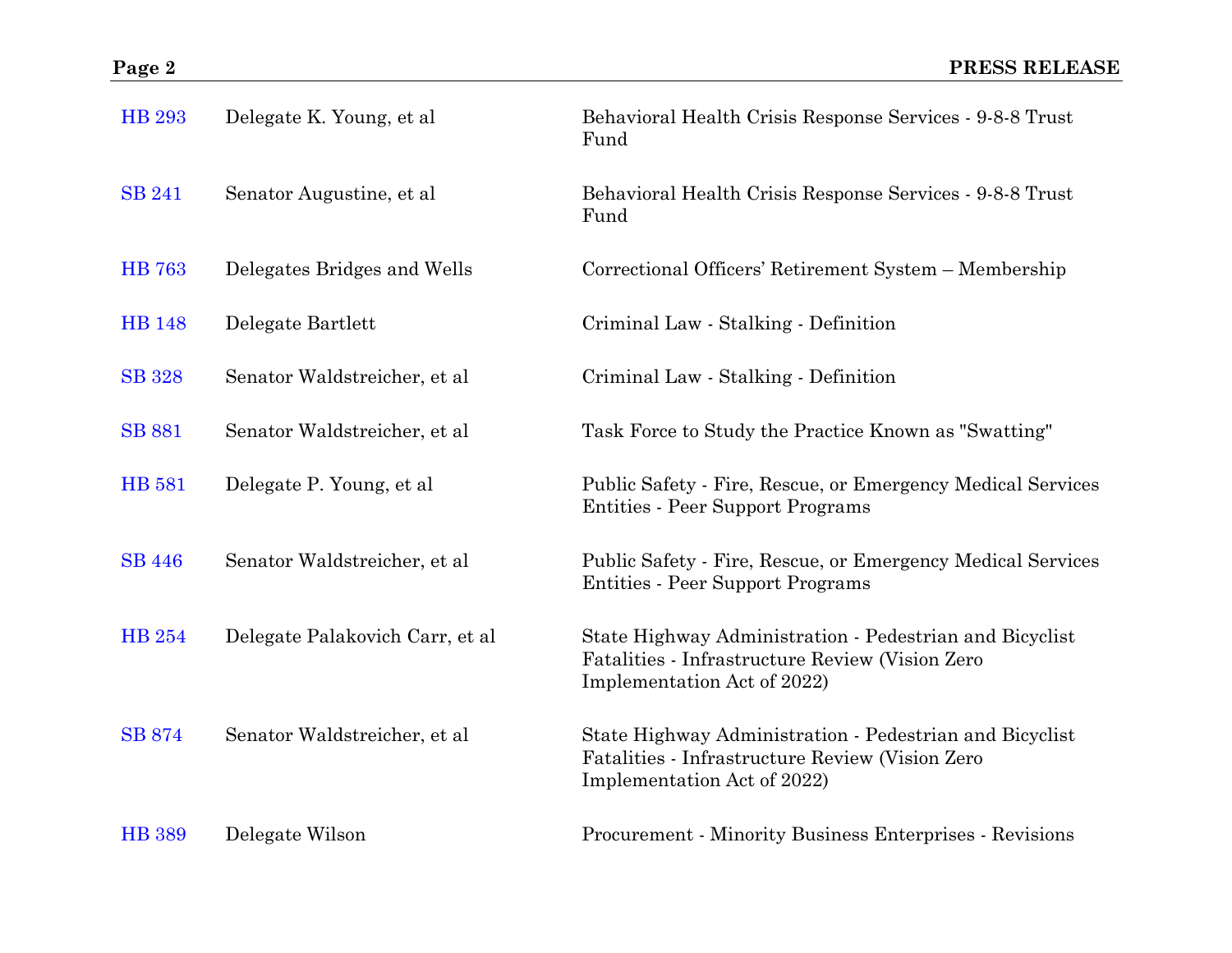| <b>SB</b> 487 | Senator Griffith, et al       | Procurement - Minority Business Enterprises - Revisions                                |
|---------------|-------------------------------|----------------------------------------------------------------------------------------|
| <b>SB 250</b> | <b>Senator Hayes</b>          | <b>State Procurement - Payment Practices</b>                                           |
| HB 325        | Delegate D. Barnes, et al.    | <b>State Procurement - Payment Practices</b>                                           |
| <b>HB</b> 13  | Delegate Carr                 | Procurement – Discriminatory Hiring Practices – Debarment                              |
| HB 1433       | Delegate Walker, et al.       | State Highways – Designations – Piscataway Highway                                     |
| <b>HB 284</b> | Delegate Crutchfield          | Criminal Procedure - Out of Court Statements - Child<br>Victims and Witnesses          |
| <b>SB 20</b>  | Senator Lee                   | Criminal Procedure - Out of Court Statements - Child<br>Victims and Witnesses          |
| <b>SB</b> 325 | Senators Lee and Hester       | Student Data Privacy - Protections, Digital Tools, and<br>Student Data Privacy Council |
| <b>HB</b> 769 | Delegates D. Jones and Kaiser | Student Data Privacy - Protections, Digital Tools, and<br>Student Data Privacy Council |
| <b>HB</b> 617 | Delegate Lisanti, et al       | Property Tax – Credit for Surviving Spouses of Fallen<br><b>Service Members</b>        |
| <b>HB</b> 645 | Delegate Jackson              | Hate Crimes - False Statement to a Law Enforcement Officer                             |
| <b>SB</b> 151 | Senator Carter                | Hate Crimes - False Statement to a Law Enforcement Officer                             |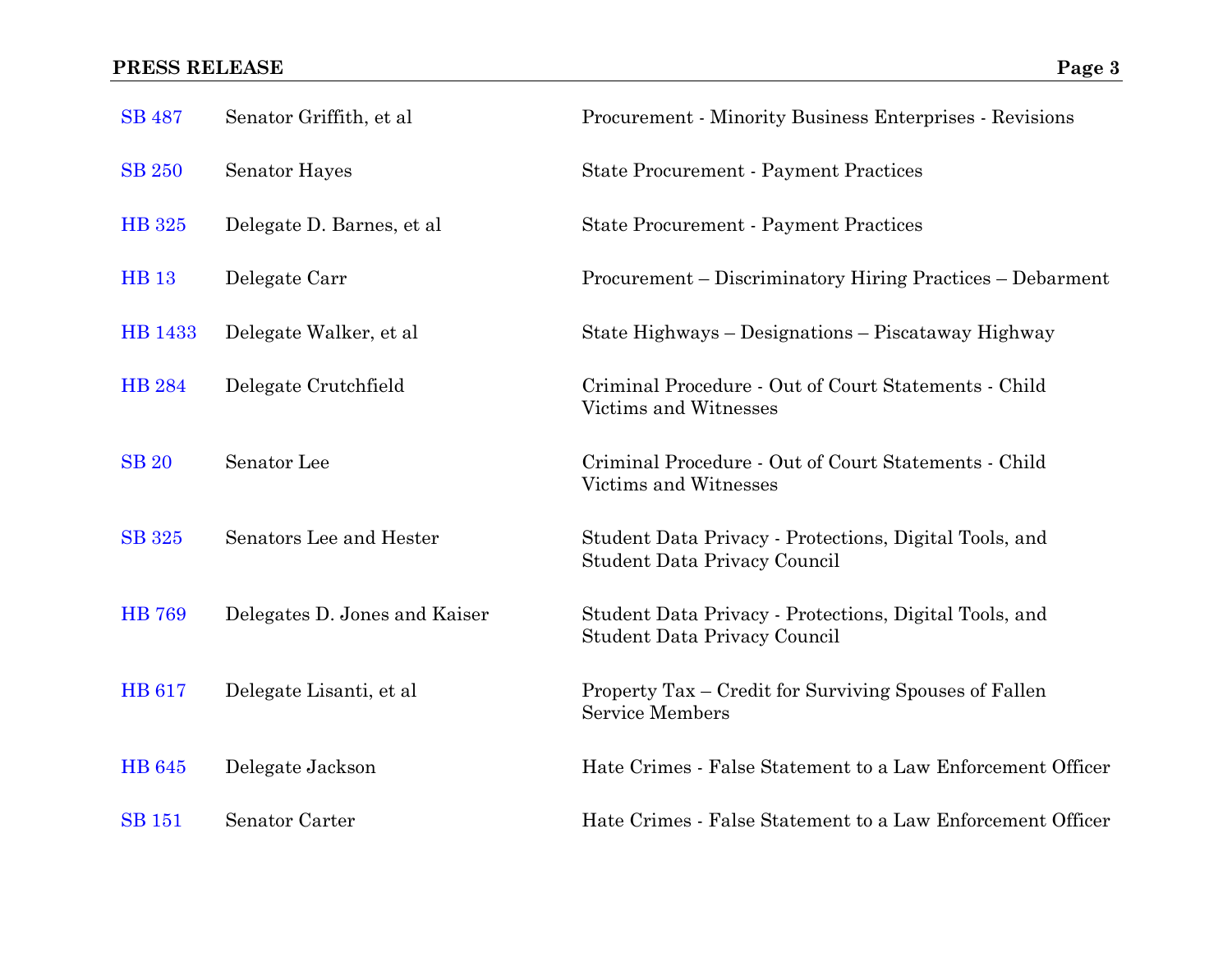| <b>HB 817</b> | Delegate Shetty             | Criminal Law – Violation of a Protective Order – Merger<br>Prohibition and Separate Sentence Authorization |
|---------------|-----------------------------|------------------------------------------------------------------------------------------------------------|
| HB 1276       | Delegate Attar              | Baltimore City Youth Data Hub - Establishment                                                              |
| <b>SB 870</b> | Senator Washington          | Baltimore City Youth Data Hub - Establishment                                                              |
| <b>HB</b> 73  | Delegate R. Lewis           | Baltimore City – Complete Streets and Safe Routes to School<br>Programs – Funding                          |
| <b>HB</b> 540 | Delegate Henson, et al.     | Agriculture - University of Maryland Extension - Urban<br><b>Farmer Assistance</b>                         |
| <b>SB 437</b> | Senators McCray and Hester  | Agriculture - University of Maryland Extension - Urban<br><b>Farmer Assistance</b>                         |
| <b>SB</b> 585 | Senator McCray, et al       | Public Safety - Warrants and Absconding                                                                    |
| <b>HB 83</b>  | Delegate Atterbeary         | Family Law - Marriage of Minors                                                                            |
| <b>HB</b> 576 | Delegate W. Fisher, et al.  | Wills and Trust Instruments - Electronic Execution                                                         |
| <b>SB</b> 36  | <b>Senator West</b>         | Wills and Trust Instruments - Electronic Execution                                                         |
| <b>HB 22</b>  | Delegate Charkoudian, et al | Animal Welfare - Declawing Cats - Prohibited Acts                                                          |
| <b>SB</b> 67  | Senator Kagan               | Animal Welfare - Declawing Cats - Prohibited Acts                                                          |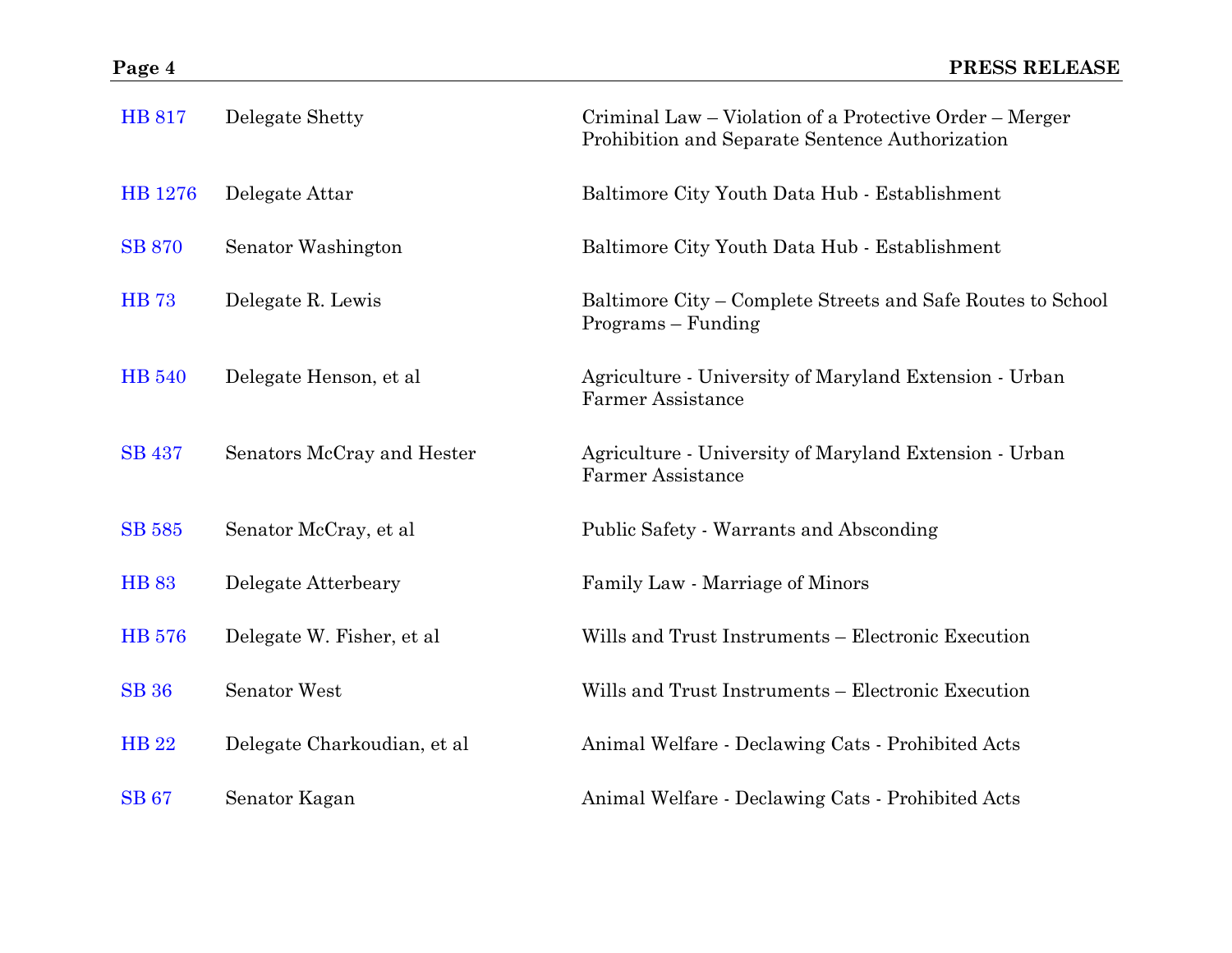| <b>HB</b> 1062 | Delegate Moon                      | Criminal Law - Animal Cruelty - Petition for Costs for Care<br>of Seized Animal                                 |
|----------------|------------------------------------|-----------------------------------------------------------------------------------------------------------------|
| <b>HB</b> 16   | Delegate Lehman, et al             | Crimes - Unattended Dogs - Extreme Weather Conditions<br>and Heat                                               |
| <b>SB</b> 44   | Senator West, et al                | Crimes - Unattended Dogs - Extreme Weather Conditions<br>and Heat                                               |
| <b>HB</b> 385  | Delegate Lehman, et al.            | Maryland Economic Development Corporation - Student<br>Housing - Applications and Occupancy Agreements          |
| <b>SB 560</b>  | Senators Feldman and Rosapepe      | Maryland Economic Development Corporation - Student<br>Housing - Applications and Occupancy Agreements          |
| <b>SB</b> 38   | <b>Senator Kramer</b>              | Public Safety - Fire and Rescue - Veterinary Care of Retired<br>Fire and Rescue K-9s                            |
| <b>SB 817</b>  | Senator Jackson                    | Criminal History Records Checks - Youth Camps and Youth<br>Development Organizations and Programs               |
| <b>SB</b> 378  | Senator Jackson, et al.            | Tri-County Council for Southern Maryland - Funding for<br>Southern Maryland Agricultural Development Commission |
| HB 519         | Delegates Williams and Crutchfield | Circuit Court Clerks - Salary Increase                                                                          |
| <b>SB</b> 74   | Senator Jackson                    | Circuit Court Clerks - Salary Increase                                                                          |
| <b>SB</b> 357  | Senator Benson, et al              | Adult Protective Services - Workgroup to Study Best<br>Practices for a Vulnerable Adult Registry in Maryland    |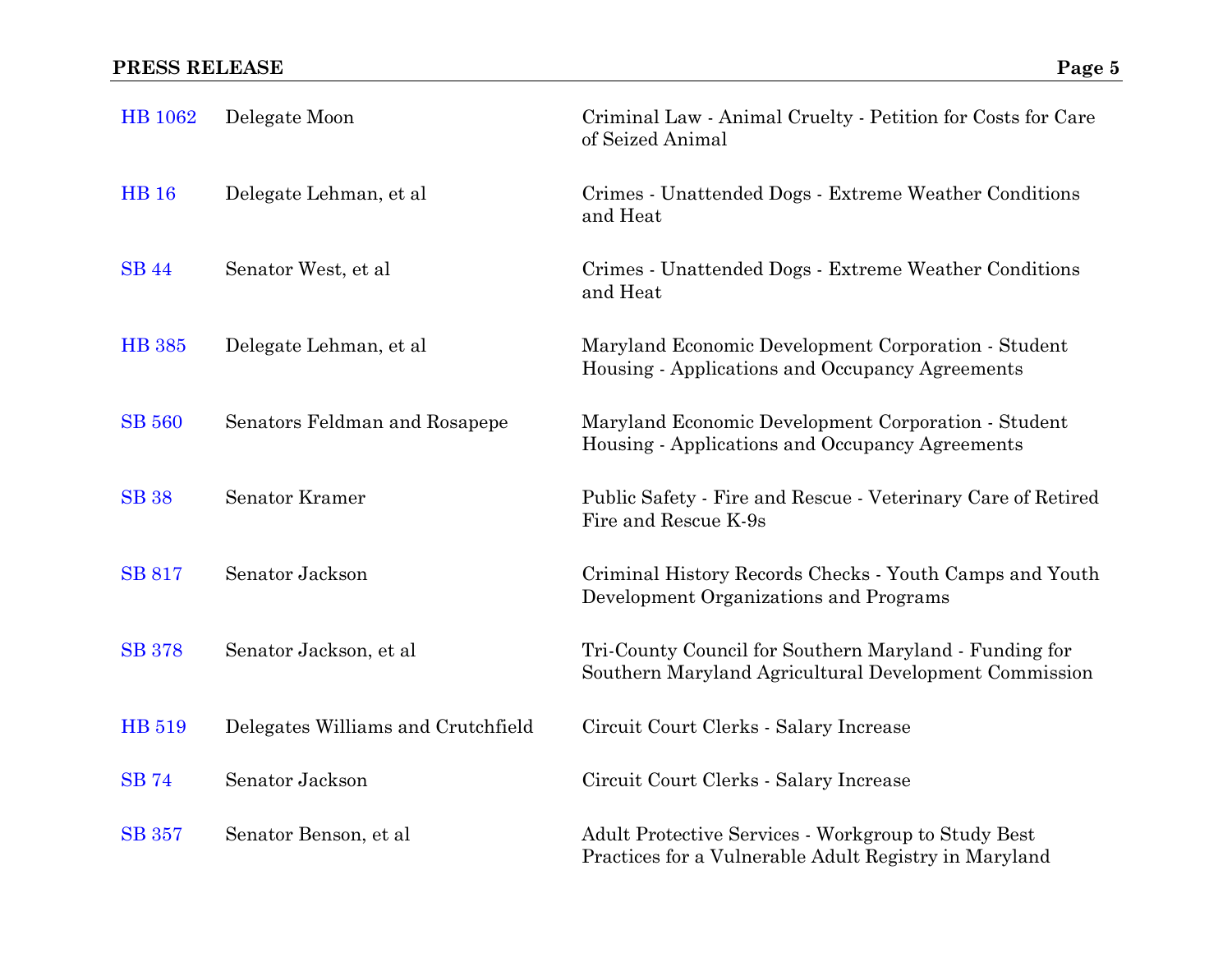| <b>HB</b> 328  | Delegate D. Jones        | Elections - Polling Place Location Restrictions - Repeal                                                                  |
|----------------|--------------------------|---------------------------------------------------------------------------------------------------------------------------|
| <b>SB</b> 907  | Senator Simonaire        | Elections - Polling Place Location Restrictions - Repeal                                                                  |
| <b>SB 499</b>  | Senator Simonaire        | Anne Arundel County - Alcoholic Beverages - Board of<br>License Commissioners Term Limits and Commercial Bingo<br>License |
| <b>SB 500</b>  | Senator Simonaire        | Anne Arundel County - Republican Party Central Committee<br>- Elections                                                   |
| <b>HB 809</b>  | Delegate Kipke, et al    | Property Tax Exemption - Disabled Veteran, Active Duty,<br>and Surviving Spouse - Application Process                     |
| <b>SB</b> 975  | Senator Jennings         | Property Tax Exemption - Disabled Veteran, Active Duty,<br>and Surviving Spouse - Application Process                     |
| <b>HB</b> 1471 | Delegate Beitzel         | Garrett County Memorial Hospital - Lease Authorization<br>and Alterations to Board of Governors                           |
| <b>SB</b> 978  | Senator Edwards          | Garrett County Memorial Hospital - Lease Authorization<br>and Alterations to Board of Governors                           |
| HB 1026        | Delegate Valentino-Smith | Human Services - Two Generation Family Economic Security<br>Commission - Membership                                       |
| HB 1248        | Delegate Valentino-Smith | Child Abuse and Neglect – Investigations – Timeliness                                                                     |
| <b>HB</b> 467  | Delegate Ivey            | Education - Teacher Certification - Montessori Schools                                                                    |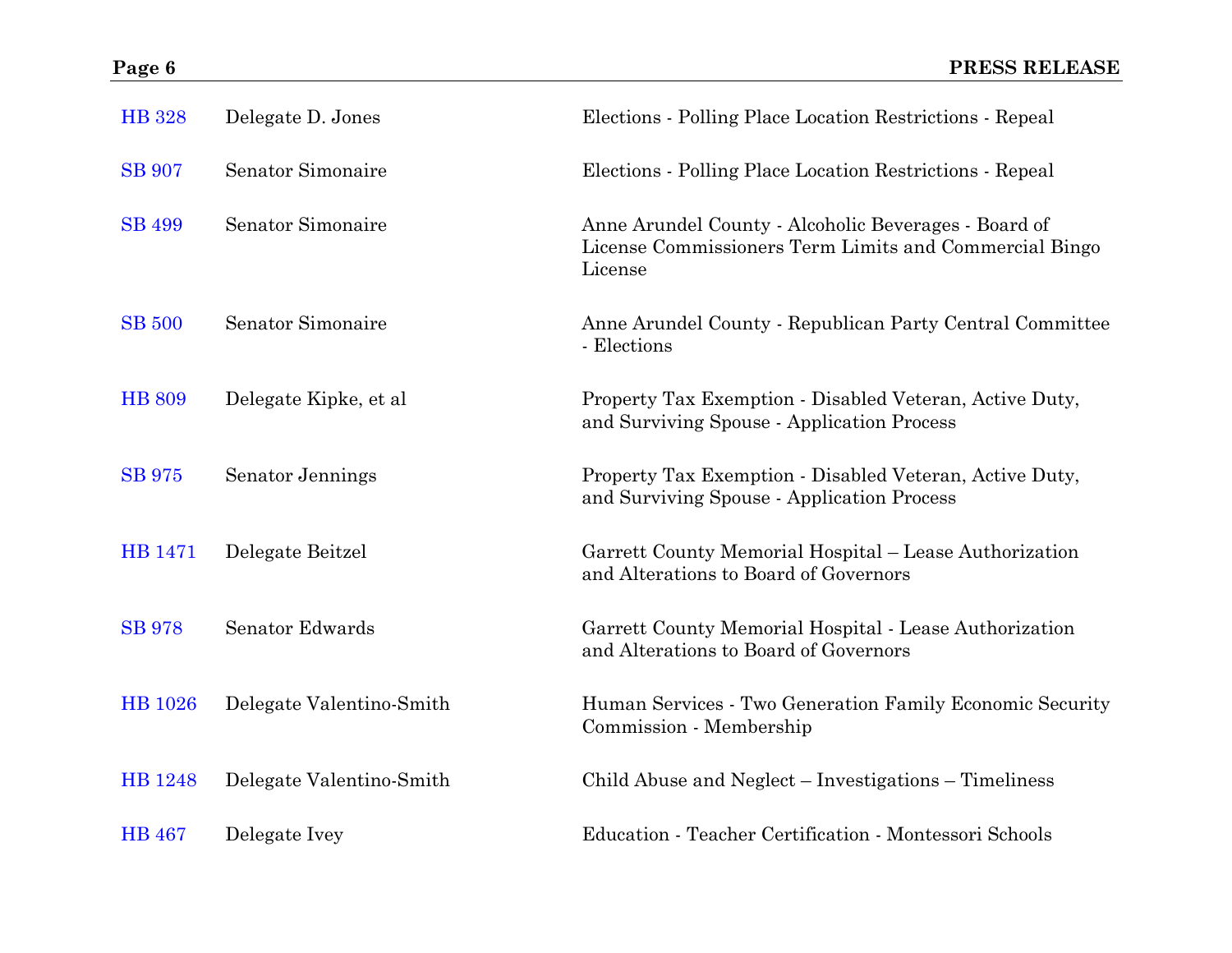| <b>SB</b> 79    | <b>Senator Bailey</b>    | Higher Education - Senatorial and Delegate Scholarships -<br>Program Accreditation                  |
|-----------------|--------------------------|-----------------------------------------------------------------------------------------------------|
| <b>SB 673</b>   | <b>Senator Bailey</b>    | Natural Resources Police Force - Employees - Authority of<br>Secretary                              |
| HB 1150         | Delegate Jacobs, et al.  | Vehicle Equipment - Highway Maintenance and Service -<br>Green Flashing Lights                      |
| <b>SB</b> 124   | Senator Hettleman        | Public Schools – Grant Program to Reduce and Compost<br>School Waste                                |
| <b>HB 89</b>    | Delegate Queen           | State Department of Education - Child Care Stabilization<br>Grants                                  |
| <b>SB 480</b>   | Senator Hester, et al    | State Department of Education - Child Care Stabilization<br>Grants                                  |
| SB <sub>4</sub> | <b>Senator Hester</b>    | Cybersecurity Scholarship Program - Alterations                                                     |
| <b>HB24</b>     | Delegate Luedtke         | Cybersecurity Scholarship Program - Alterations                                                     |
| HB 512          | Delegate Guyton          | Professional Standards and Teacher Education Board -<br><b>Composition and Regulations</b>          |
| HB 1327         | Delegate Bhandari, et al | Education - Home and Hospital Teaching Program for<br>Students - Report                             |
| <b>HB 836</b>   | Delegate Lierman         | Public Schools - Student Athletics - Requirements and<br>Emergency Action Plans (Elijah Gorham Act) |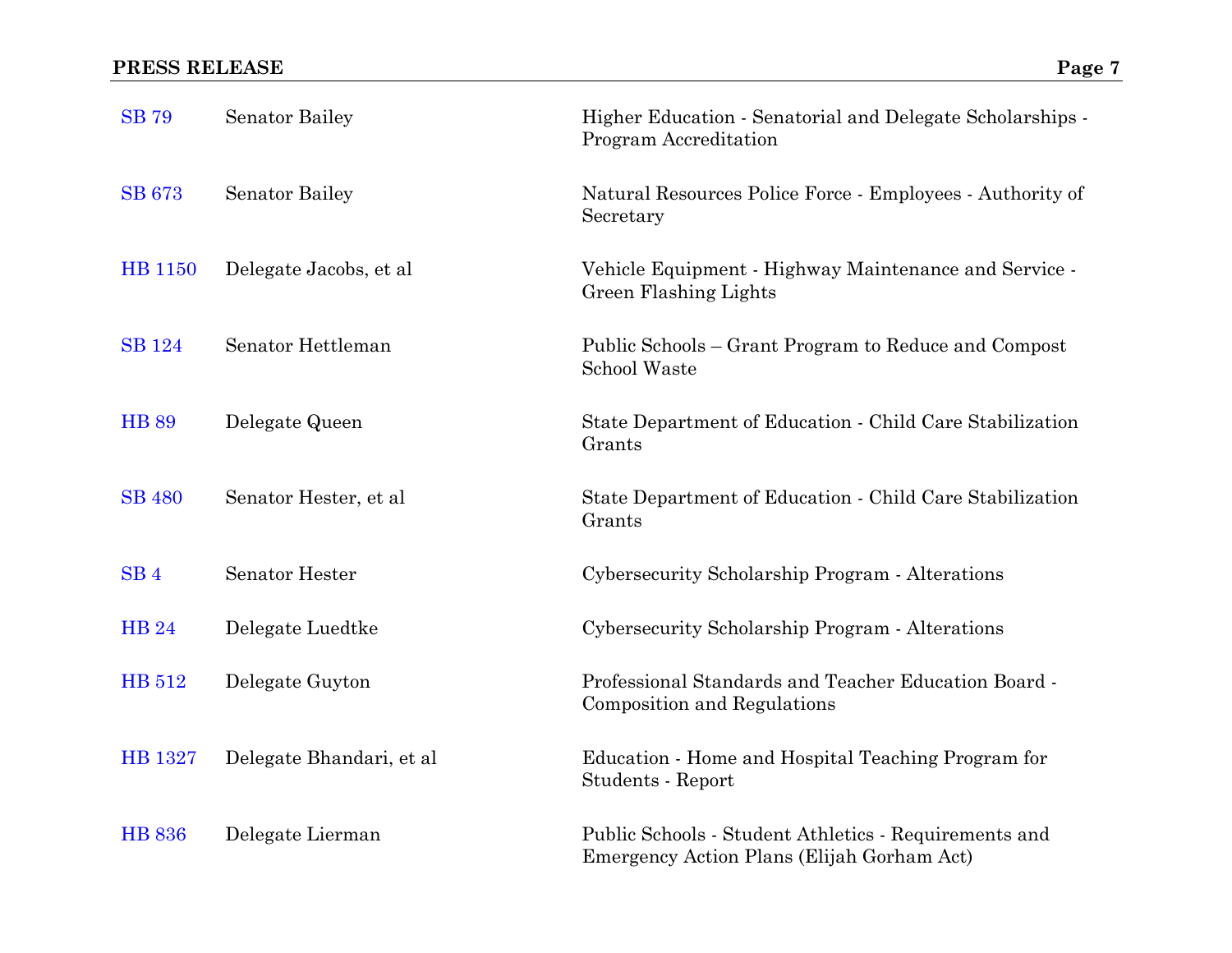| <b>HB 289</b>  | Delegate Otto                                                                                            | Somerset County – Elections – County Commissioners<br>Districts and Board of Education Candidate Filings                                         |
|----------------|----------------------------------------------------------------------------------------------------------|--------------------------------------------------------------------------------------------------------------------------------------------------|
| <b>SB 270</b>  | Senator Carozza                                                                                          | Somerset County - Elections - County Commissioners<br>Districts and Board of Education Candidate Filings                                         |
| <b>SB 617</b>  | Senator Zucker, et al                                                                                    | Local School Systems - Equivalent Access Standards -<br>Digital Tools (Equivalent and Nonvisual Access<br>Accountability Act for K-12 Education) |
| <b>HB 813</b>  | Montgomery County Delegation                                                                             | Montgomery County – Speed and School Bus Monitoring<br>Systems MC 03-22                                                                          |
| <b>HB</b> 355  | Prince George's County Delegation                                                                        | Prince George's County Board of Education - Workgroup,<br>Alterations, and Orientation Requirement PG 503-22                                     |
| <b>HB</b> 1057 | Prince George's County Delegation                                                                        | Prince George's County - Recreation Blue Ribbon Workgroup<br>PG 406-22                                                                           |
| <b>SB</b> 172  | Chair, Judicial Proceedings Committee<br>(By Request - Departmental - Juvenile<br>Services)              | Department of Juvenile Services - Facilities - J. DeWeese<br>Carter Center                                                                       |
| <b>SB 168</b>  | Chair, Education, Health, and<br>Environmental Affairs Committee (By<br>Request - Departmental - Health) | Department of Health - ImmuNet and Statewide Advisory<br>Commission on Immunizations                                                             |
| <b>SB</b> 174  | (By Request - Departmental - Health)                                                                     | Chair, Budget and Taxation Committee Mortality and Quality Review Committee - Duties, Reports,<br>and Data - Sunset Extension                    |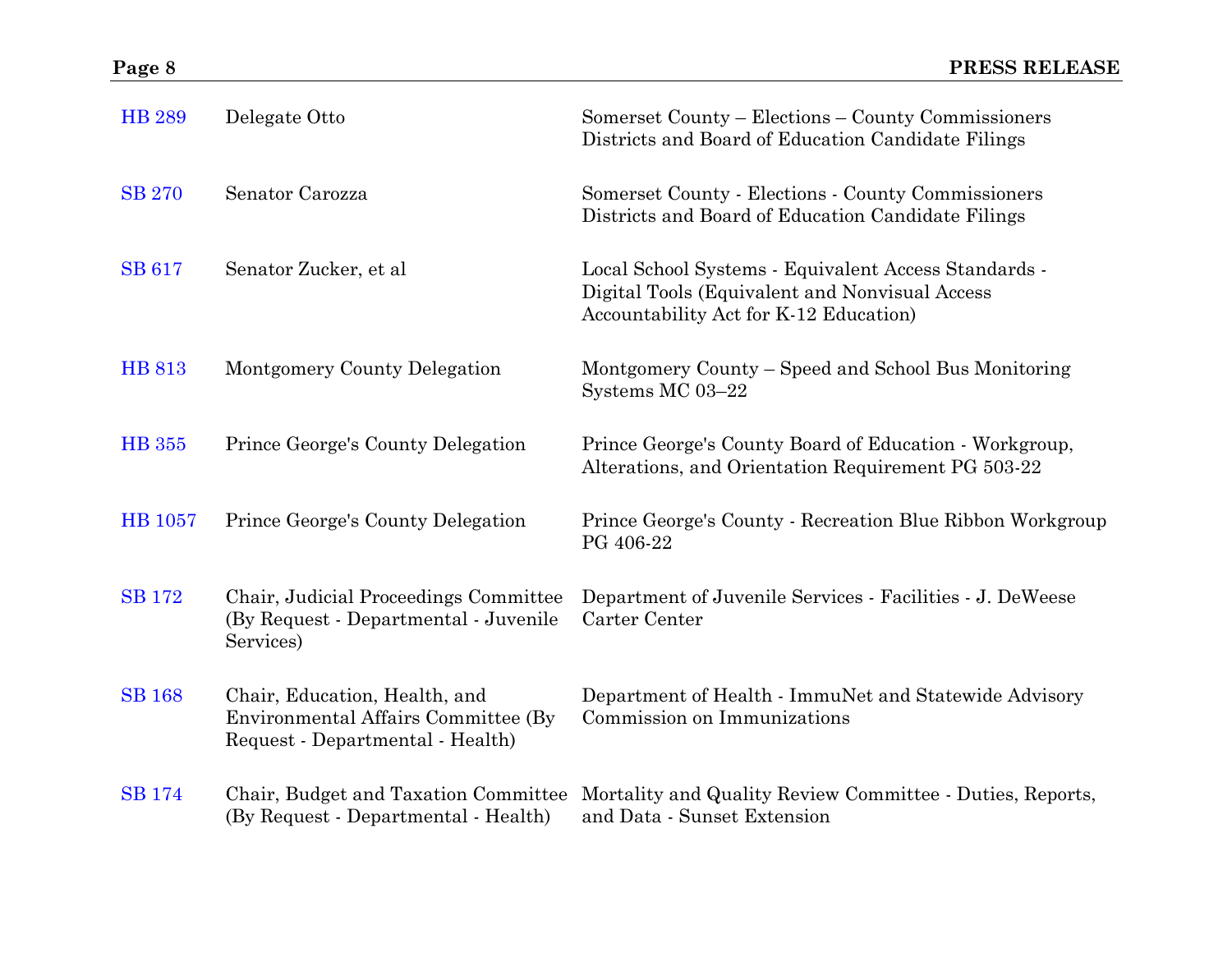| <b>SB</b> 186 | Chair, Education, Health, and<br>Environmental Affairs Committee (By)<br>Request - Departmental - Health) | Maryland AIDS Drug Assistance Program Fund                                                                                             |
|---------------|-----------------------------------------------------------------------------------------------------------|----------------------------------------------------------------------------------------------------------------------------------------|
| <b>SB</b> 196 | - Departmental - Health)                                                                                  | Chair, Finance Committee (By Request Maryland Department of Health - Overdose Report                                                   |
| <b>SB 200</b> | Chair, Finance Committee (By Request<br>- Departmental - Health)                                          | Public Health - Prescription Drug Monitoring Program -<br>Naloxone Medication Data                                                     |
| <b>SB 209</b> | Chair, Education, Health, and<br>Environmental Affairs Committee (By<br>Request - Departmental - Health)  | State Board of Physical Therapy Examiners - Sunset<br>Extension                                                                        |
| <b>SB 216</b> | Chair, Judicial Proceedings Committee<br>(By Request - Departmental - Health)                             | Evidence - Approval of Breath and Blood Tests for Alcohol,<br>Drugs, or Controlled Dangerous Substances                                |
| <b>SB</b> 175 | Chair, Finance Committee (By Request)<br>- Departmental - Human Services)                                 | Fiduciary Institutions - Investigation of Financial Abuse and<br>Financial Exploitation - Records Disclosure                           |
| <b>SB</b> 203 | Chair, Judicial Proceedings Committee<br>(By Request - Departmental - Human<br>Services)                  | Children in Need of Assistance – Custody and Guardianship<br>and Review Hearings                                                       |
| <b>SB 180</b> | Chair, Finance Committee (By Request)<br>- Departmental - Maryland Insurance<br>Administration)           | Insurance - Conformity With Federal Law - The No<br>Surprises Act and Other Provisions of the Consolidated<br>Appropriations Act, 2021 |
| <b>SB</b> 185 | Chair, Finance Committee (By Request)<br>- Departmental - Maryland Insurance<br>Administration)           | Maryland Insurance Administration - Virtual Hearings                                                                                   |